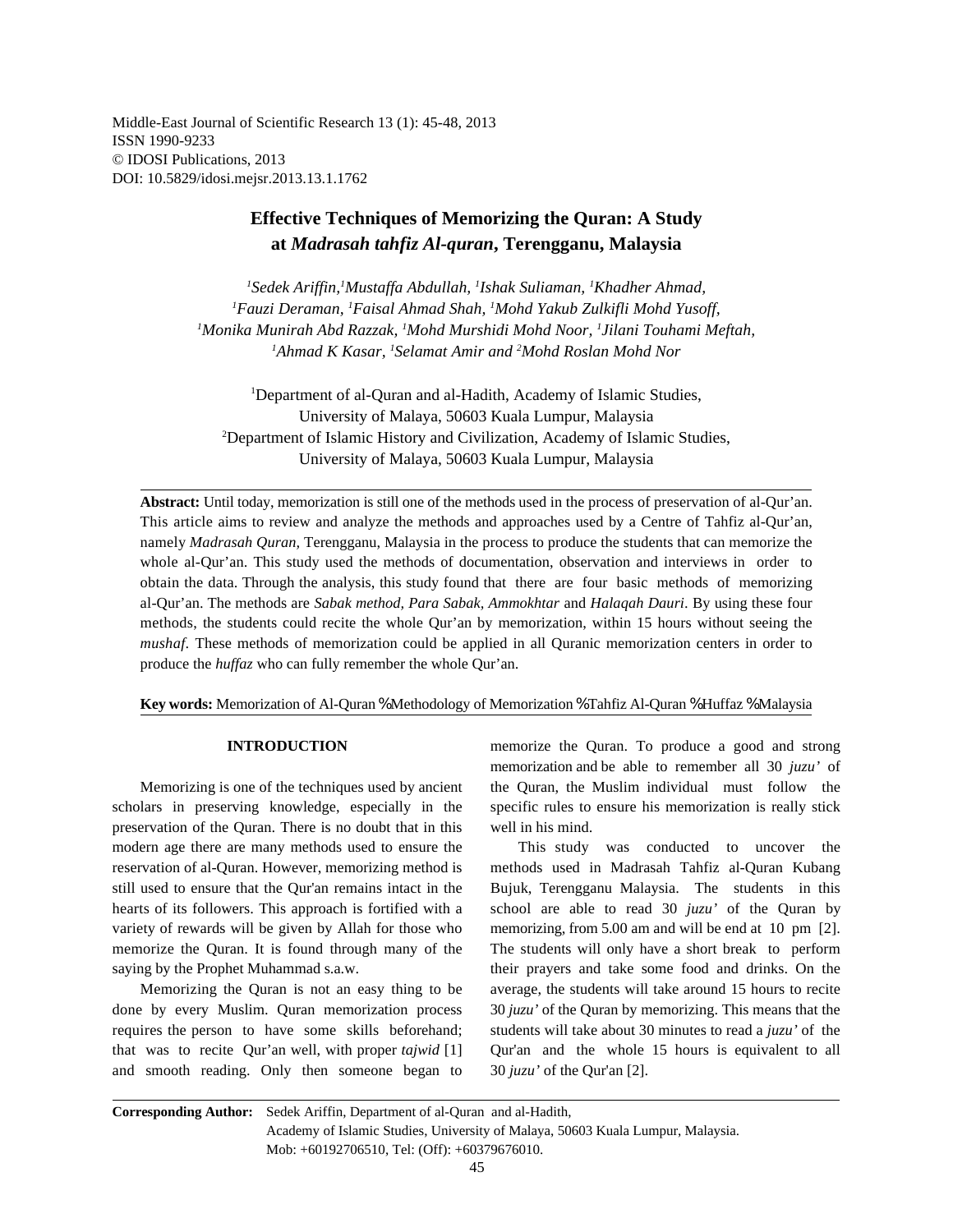obtain the relevant materials with the objectivity of the 40 times with *mushaf*, the students need only a short time study. These methods are the method of documentation, to transfer the verses into their memory. observation and interviews. Through these three Before they recite their memorization to the teachers methods, the findings will be compiled and analyzed in the group, they are required to recite first with their precisely. friends on their side. This is to ensure that the readings

to Madrasah Tahfiz al-Quran Kubang Bujuk. This method In addition, it was to improve the smoothness of the is also to obtain the figures related to the number of memorization when they read in front of their teachers. students who have recited 30 *juzu'* of Qur'an in one The students were told to read more than 10 times [2]. day; that was equal to 15 hours of memorization and For students who are ready to recite their recitation. memorization, they will sit in front of the teacher.

and teachers at this school for their views related to the hearts [9]. techniques used in this institution. The second stage in this method is called as *Para*

methods used in Madrasah Tahfiz al-Quran Kubang to review and repeat *Para Sabak*[2]. Bujuk. The method was named as *Sabak, Para Sabak,* The students need to smooth this *Para Sabak Ammokhtar* dan *Halaqah Dauri*[5]. By practicing this recitation before being read in front of their teachers [10]. method, the student can read all 30 *juzu'*by memorization, Students are usually given about half an hour before without looking at the *Mushaf* of al-Quran [3]. being recited in front of the teachers. In carrying out this

memorization of the students. Each new verses being partners. Normally the pair is in the same level, or nearly recited to the teacher referred as *sabak* [5]. The students the same level. It is important to ensure compatibility are required to memorize based on their ability. They start between them [9]. from half of page, until they reach approximately four Next, all the students and also their partners will be pages of Qur'an *Rasm Uthmani*. Normally, the students called to sit oppositely, in front of the teachers of the will memorize about one to two pages only. For students groups. A student will read a *juzu'* and his partner will who are weaker, they will memorize about only half of check for the reading by looking at *mushaf*. The partner

memorize verse after verse up to the point specified by the with the other person. In the same time, the teachers of teacher. To start memorizing, the students will begin to the group are constantly watching for the progress to run memorize from *juzu'*30, then followed by *juzu'* 29,28,27 and smoothly. Normally the number of students in each group 26 respectively and only then the students will start is in round numbers, in order to facilitate the *Para Sabak* memorizing from the front, that was *juzu'* 1 up until *juzu'* with their partners [9]. 25 [5]. This will make it easier for students because the The third stage of this method is known as last five *juzu'* have shorter verses, simple and most of the *Ammokhtar*. *Ammokhtar* is the verses of the Quran that verses are common verses *(Ar. Ayah Lazim)*[7]. had been memorized and they are more than one *juzu'* in

repeated reading of verses as much as 40 times before the students will be given time from 2.30 pm to 4.00 pm for they memorized in particular. This is very important to repeating of *Ammokhtar* [3].

**MATERIALS AND METHODS** ensure that the student can excellently pronounce the In completing this study, three methods were used to Qur'an. According to Ustaz Hasbullah [2] after reading for verses and thus later facilitate the memorization of the

Documentation method is used to obtain data related are accurate and correct with the verses of the Our'an [8].

Observation method is used to identify the approach Teachers will record their progress in special books. and techniques used by the school in order to produce On the whole, the students have about four hours to the *hafiz* who can recite the Quran by memorizing, in memorize starting from 5.00 am until 9.00 am. This shows 15 hours without seeing the *mushaf* of the Qur'an. that the students have a long time in ensuring that new Interview method was used to interview the students verses being memorized really well and will remain in their

**RESULTS** of the new memorization (*sabak*) [5]. It is also termed as Based on the analysis made, there are four basic until 11.30 am. The student is allocated about two hours *Sabak*. *Para Sabak* is read by recite one *juzu'* in the back weekly memorization'. *Para Sabak* is starting from 9.30 am

*Sabak* is a term used in this school to describe a new stage, the teachers divided the students with their

page [2]. will calculate for the number of mistakes and after that it Through this technique, the students are required to will be reported to the teacher [10]. The process continues

In this method, the students are required to launch a the back of recent verses [5]. According to this method,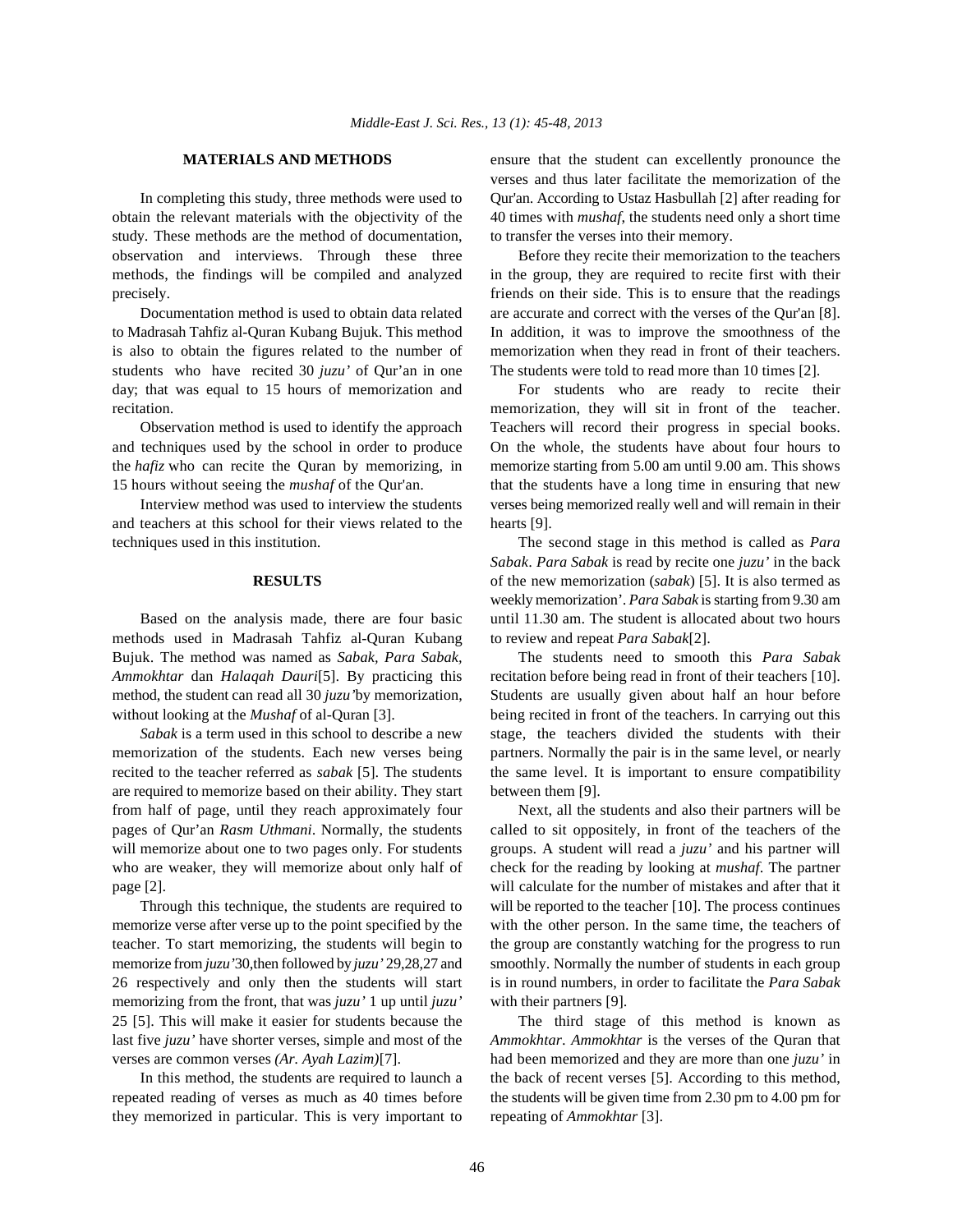about half an hour to run *Ammokhtar* reading before being called in front of the teacher, as in the method of *Para Sabak* in order to recite the verses together with their partners [7]. Usually, the teacher will determine whether they will have the same partners or different partners. And as usual, the canning stimulus will be given if the students did forget or make mistakes in the reading.

*Ammokhtar* method should be in a full round of all the past memorization of verses / *juzu'*. Every day, the students are required to read a *juzu'* of this *Ammokhtar*. For example, if a student is to memorize the *juzu'* of 15, so he needs another 14 days with a rate of one *juzu'* a day reading *Ammokhtar*. *Ammokhtar* reading should be in the order and actual arrangement of the Qur'an [2]. This is very important to ensure that the memorization is not easily lost from the memory of the students [3].

The next technique which is the last technique is *Halaqah Dauri. Halaqah Dauri* is a group that involved the students that already finished memorizing the whole Qur'an [5]. All the students who completed their memorization will enter this *Halaqah Dauri* in order to repeat the verses that have been memorized. It will be monitored by a teacher that ensures all students repeated their memorization as being planned [2].

Normally, the students will take from six months up until two years to go through this whole *Halaqah Dauri* [3]. For the students who do not fluent at any part in the Quran, they are required to read the verses by *Sabak* technique once again. For this *Halaqah Dauri,* the students will not read the *juzu'* in the exact order [6]. The whole of the Qur'an will be divided into three parts. The first 10*juzu'*, the second 10 *juzu'* and and the final 10*juzu'* [5]. The first day, the students will read the first *juzu'*. The second day, they will read the  $11<sup>th</sup> juzu'$  and the  $21<sup>st</sup> juzu'$  for the third day. As for the fourth day, they will go back to the first part that was the second  $juzu'$ , the  $12<sup>th</sup>$ *juzu'* for the fifth day and so forth until they complete the reading for several times [2]. The method of *Halaqah Dauri* is also similar to *Ammokhtar*, where the students will be divided into pairs and being recited in front of teachers.

The teachers in *Halaqah Dauri* will monitor the performance of the students. From a *juzu'* a day, the students will speed to three *juzu'* a day, with the instructions from the teachers. The students will read the first *juzu'*, the  $11<sup>th</sup> juzu'$  and also the  $21<sup>st</sup> juzu'$  and then for the next day, they will recite the second *juzu'*, the 12 *juzu'* and also the 22 *juzu'.*This will continue until the students are doing really well [3].

In terms of implementation, the students will be given Following the teacher's instructions, the students will move to the level of five *juzu'* per day. At this level, the students will read the complete sequence of the Qur'an. The first day, they will read the first *juzu'* until the fifth *juzu'*. The second day, they will read the *juzu'* of 6 to 10 and the third day will be the *juzu'* of 11 to 15 and will continue until the 30 *juzu'*. This means that the students will recite the whole Qur'an in six days [2]. Having reached to this level and the teachers are satisfied with their performance, the final examination will be held to these students [3].

> The students will recite by memorization all the 30 *juzu'* of the Quran without *mushaf* starting from 5.00 am and finish the recitation at 10.00 pm [2]. On average, the students will take about 30 minutes to read a *juzu'* and takes about 15 hours for the entire 30 *juzu'* of the Qur'an. The students will take some short breaks; only to perform the prayers and take the light foods and drinks. The memorization test will be monitored by three teachers and the students cannot do mistakes for more than 10 times for all 30 *juzu'* being recited [2]. If the student committed the mistakes for more than 10 times, this test will be canceled and the student is asked to re-enter the *Halaqah Dauri* [5]. Based on information from the school, there are 137 students who attended this method properly and successfully within 2005-2011 [4].

> According to the observations, the result from the implementation of this method is that the students are able to remember/memorize the whole Qur'an properly. The students' memorization and their resistance are also strong and good. Based on interviews conducted, the teachers and the students [6, 11, 12, 13] said that after using this method, though they not to repeat for a year, they still managed to become an *imam* for *tarawih* prayers and still can read all 30 *juzu'* of the Qur'an properly [14]. As a result of observation, this is where the strength of this method lies, which can produce the *hafiz* of the Qur'an with strong memories [15].

## **CONCLUSION**

As a result from this study, these four methods that have been applied at the Madrasah Tahfiz al-Quran Kubang Bujuk, Terengganu, Malaysia should be used as a reference by each institution that related to memorization of the Qur'an. Methods applied in this school should be practiced in other *tahfiz* centers. These can be the best role models in the production of *huffaz* that can remember the whole Quran in a short